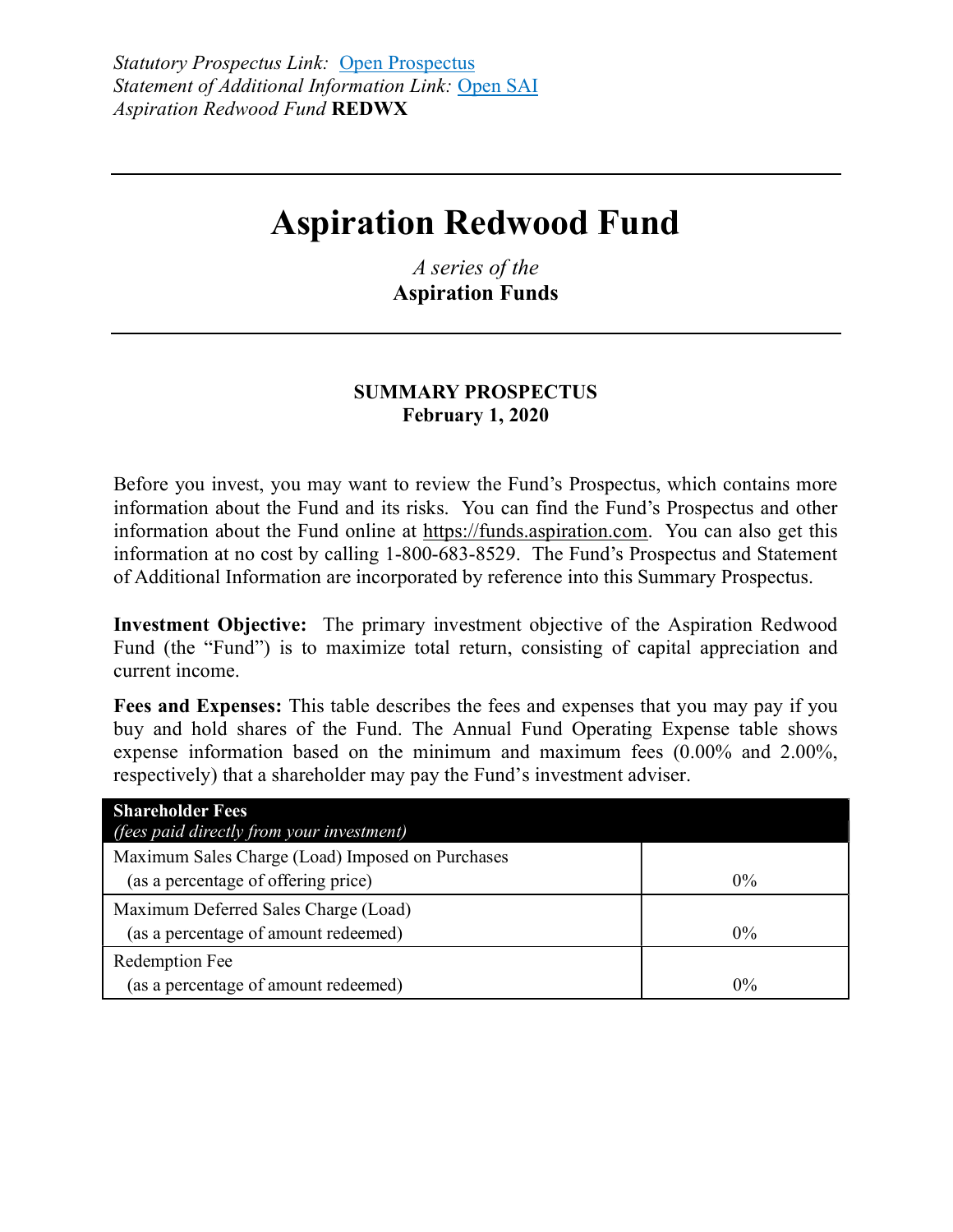| <b>Annual Fund Operating Expenses</b><br>(expenses that you pay each year as a percentage of the value of your investment) |            |            |
|----------------------------------------------------------------------------------------------------------------------------|------------|------------|
| Management Fees <sup>1</sup>                                                                                               | $0.00\%$   | 2.00%      |
| Distribution and/or Service (12b-1) Fee                                                                                    | 0.25%      | 0.25%      |
| Other Expenses                                                                                                             | 1.25%      | 1.25%      |
| Acquired Fund Fees and Expenses <sup>2</sup>                                                                               | $0.00\%$   | $0.00\%$   |
| <b>Total Annual Fund Operating Expenses</b>                                                                                | 1.50%      | 3.50%      |
| <b>Expense Reimbursements</b>                                                                                              | $(1.00\%)$ | $(1.00\%)$ |
| <b>Total Annual Fund Operating Expenses after Fee</b><br>Waivers and Expense Reimbursements <sup>3</sup>                   | $0.50\%$   | $2.50\%$   |

*1. Investors in the Fund are clients of Aspiration Fund Adviser, LLC (the "Adviser"), and may pay the Adviser a fee in the amount they believe is fair ranging from 0% to 2.00% of the value of the account. This range is reflected in the above columns. These amounts will not be deducted from Fund assets.* 

*2. These are expenses indirectly incurred by the Fund as a result of investing in one or more underlying investment companies (i.e., fees the Fund pays as a shareholder of the underlying investment companies).* 

*3. The Adviser has entered into an expense limitation agreement ("Agreement") with the Fund under which it agreed to waive or reduce its management fees and assume other expenses of the Fund in an amount that limits the Fund's Total Annual Fund Operating Expenses to 0.50% ("Maximum Operating Expense Limit"). The Adviser will do this by reimbursing the Fund for certain direct expenses and fees, such as transfer agency, custodial, auditing and legal fees. The Fund also incurs certain indirect expenses, and expenses paid by the Fund when it invests as a shareholder in underlying investment companies, as mentioned in Footnote 2. The Adviser has not agreed to waive or reimburse brokerage fees and commissions, acquired fund fees and expenses, fees and expenses associated with investments in other collective investment vehicles or derivative instruments, borrowing costs, taxes, or extraordinary expense, such as litigation and indemnification expenses. Because the Adviser is not obligated under the Agreement to pay these expenses, the Fund's total annual fund operating expenses may actually exceed the Maximum Operating Expense Limit. The Agreement is in effect through January 31, 2021, unless earlier terminated by a majority of the Board of Trustees (the "Board" or the "Trustees") who are not "interested persons" of the Trust, as defined in the Investment Company Act of 1940, as amended, or a majority vote of the outstanding voting securities of the Trust. Any fees or expenses waived or reimbursed by the Adviser are subject to repayment by the Fund within the three fiscal years following the fiscal year in which the expenses occurred if the Fund is able to make the repayment without exceeding its current Maximum Operating Expense Limit or the Maximum Operating Expense Limit in place at the time of the initial Agreement.* 

## **Example**

The Example is intended to help you compare the cost of investing in the Fund with the cost of investing in other mutual funds. This Example assumes that you invest \$10,000 in the Fund for the time period indicated and then sell or hold all of your shares at the end of those periods, and that you made either no payment to the Fund's adviser or the maximum annual payment of 2% of the value of your account. The Example also assumes that your investment has a 5% return each year and that the Fund's operating expenses remain the same (taking into account the expense reimbursement only in the first year). Although your actual costs may be higher or lower, based on these assumptions your costs would be: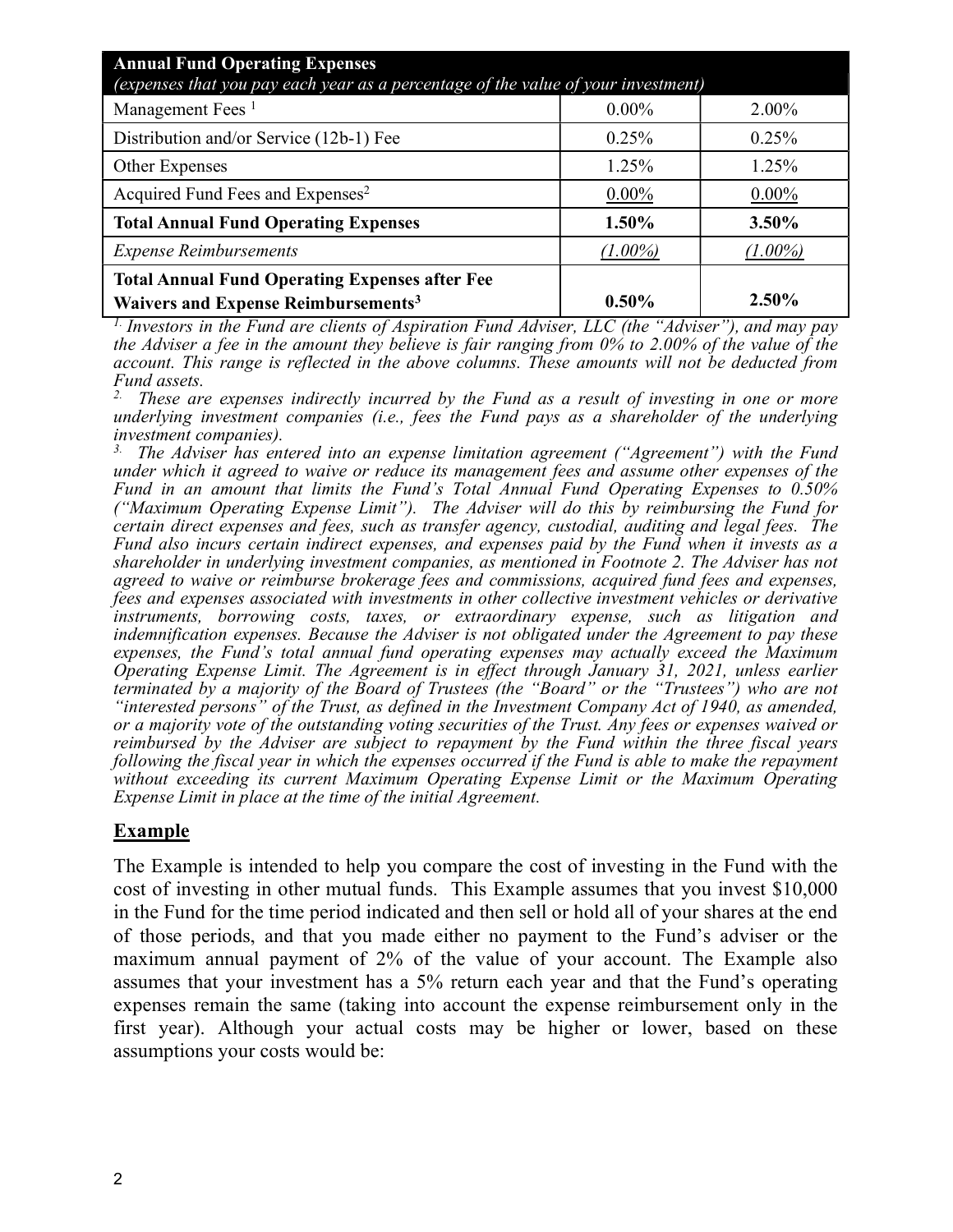|                                                                           | Year  | Years | Years   | <u>10</u><br>Years |
|---------------------------------------------------------------------------|-------|-------|---------|--------------------|
| Assuming no Payments to the Adviser                                       | \$51  | \$376 | \$723   | \$1,705            |
| Assuming a Payment of 2.00 % of the Value<br>of the Shareholder's Account | \$253 | \$981 | \$1,732 | \$3,708            |

**Portfolio Turnover:** The Fund pays transaction costs, such as commissions, when it buys and sells securities (or "turns over" its portfolio.) A higher portfolio turnover rate may indicate higher transaction costs and may result in higher taxes when Fund shares are held in a taxable account. These costs, which are not reflected in annual fund operating expenses or in the Example, affect the Fund's performance. During the most recent fiscal year, the Fund's portfolio turnover rate was 135.10% of the average value of its assets.

## **PRINCIPAL INVESTMENT STRATEGIES**

To achieve its investment objective, the Fund invests in, or seeks exposure to, companies based on various financial factors, as well as fundamental sustainability factors such as the environmental, social, and governance performance of such companies. The Fund invests in equity securities that trade on U.S. securities markets, which may include securities of non-U.S. issuers as well as securities of U.S. issuers. The equity securities in which the Fund invests include, but are not limited to, dividend-paying securities, common stock, preferred stock, shares of investment companies, convertible securities, warrants, and rights. The Fund may, but is not required to, use exchange-traded derivative instruments for risk management purposes or as part of the Fund's investment strategies. Generally, derivatives are financial contracts with value dependent upon, or derived from, the value of an underlying asset, reference rate, or index, and may relate to stocks, bonds, interest rates, currencies or currency exchange rates, and related indexes. The derivatives in which the Fund may invest include futures and forward currency agreements. These derivatives may be used for risk management purposes to manage or adjust the risk profile of the Fund. Futures on currencies and forward currency agreements may also be used to hedge against a specific currency. In addition, futures on indices may be used for investment (non-hedging) purposes to earn income; to enhance returns; to replace more traditional direct investments; or to obtain exposure to certain markets.

UBS Asset Management (Americas) Inc. (the "Sub-Adviser") bases investment decisions upon price/value discrepancies as identified by the Sub-Adviser's fundamental valuation process. In selecting securities for the Fund, the Sub-Adviser focuses on, among other considerations, identifying discrepancies between a security's fundamental value and its market price. In this context, the fundamental value of a given security is the Sub-Adviser's assessment of what a security is worth. The Sub-Adviser will select a security whose fundamental value it estimates to be greater than its market value at any given time. For each stock under analysis, the Sub-Adviser bases its estimates of value upon economic, industry, and company analysis, as well as upon a company's management team, competitive advantage and core competencies. The Sub-Adviser then compares its assessment of a security's value against the prevailing market prices, with the aim of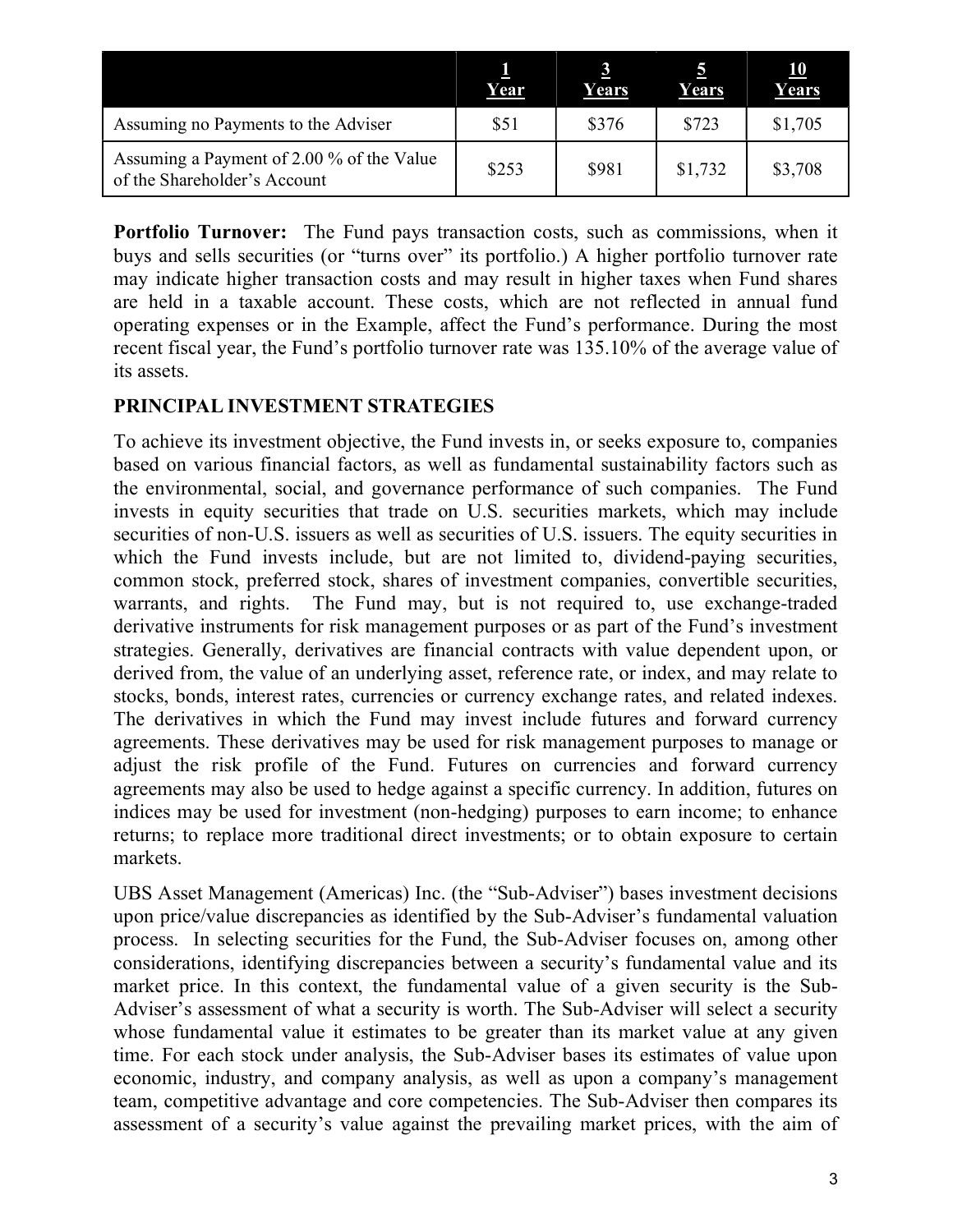constructing a portfolio of stocks across industries with attractive relative price/value characteristics.

The Sub-Adviser will employ both a positive and negative screening process in selecting securities for the Fund. The positive screening process will identify securities of companies that are fundamentally attractive and that have superior valuation characteristics. In addition, the positive screening process will also include material, fundamental sustainability factors that the Sub-Adviser believes confirm the fundamental investment case and can enhance the ability to make good investment decisions. The sustainability factors are material extra-financial factors that evaluate the environmental, social, and governance performance of companies that, along with more traditional financial analytics, identify companies that the Sub-Adviser believes will provide sustained, long-term value. The Sub-Adviser believes that the sustainability strategy provides the Fund with a high-quality portfolio and mitigates risk.

The Sub-Adviser also applies a negative screening process that will exclude from the Fund's portfolio securities with more than 5% of sales in industries such as alcohol, tobacco, defense, nuclear, GMO (Genetically Modified Organisms), water bottles, gambling and pornography, and will entirely exclude all firearms issuers and companies within the energy sector as defined by MSCI and its Global Industry Classification Standard (GICS).

## **PRINCIPAL RISKS OF INVESTING IN THE FUND**

All investments carry a certain amount of risk, and the Fund cannot guarantee that it will achieve its investment objective. The value of the Fund's investments will fluctuate with market conditions, and the value of your investment in the Fund also will vary. You could lose money on your investment in the Fund, or the Fund could perform worse than other investments. Investments in the Fund are not deposits of a bank and are not insured or guaranteed by the Federal Deposit Insurance Corporation ("FDIC") or any other government agency. Below are the principal risks of investing in the Fund:

*Management Risk.* There is a risk that the investment strategies, techniques and risk analyses employed by the Sub-Adviser may not produce the desired results. The Adviser believes that most of its clients will pay a reasonable and fair advisory fee. If a significant number of clients do not pay an advisory fee for an extended period of time, the Adviser and the Sub-Adviser may not be able to continue to render services to the Fund. If the Adviser is not able to pay Fund expenses required under the Fund's expense limitation agreement, the Adviser may have to resign as adviser to the Fund or dissolve and liquidate the Fund. Dissolution or liquidation of the Fund may cause shareholders to liquidate or transfer their investments at inopportune times.

*Market Risk.* The Fund's investments will face risks related to investments in securities in general and the daily fluctuations in the securities markets.

*Equity Securities Risk*. The Fund may invest in equity securities. Equity securities fluctuate in value, often based on factors unrelated to the fundamental economic condition of the issuer of the securities, including general economic and market conditions, and these fluctuations can be pronounced.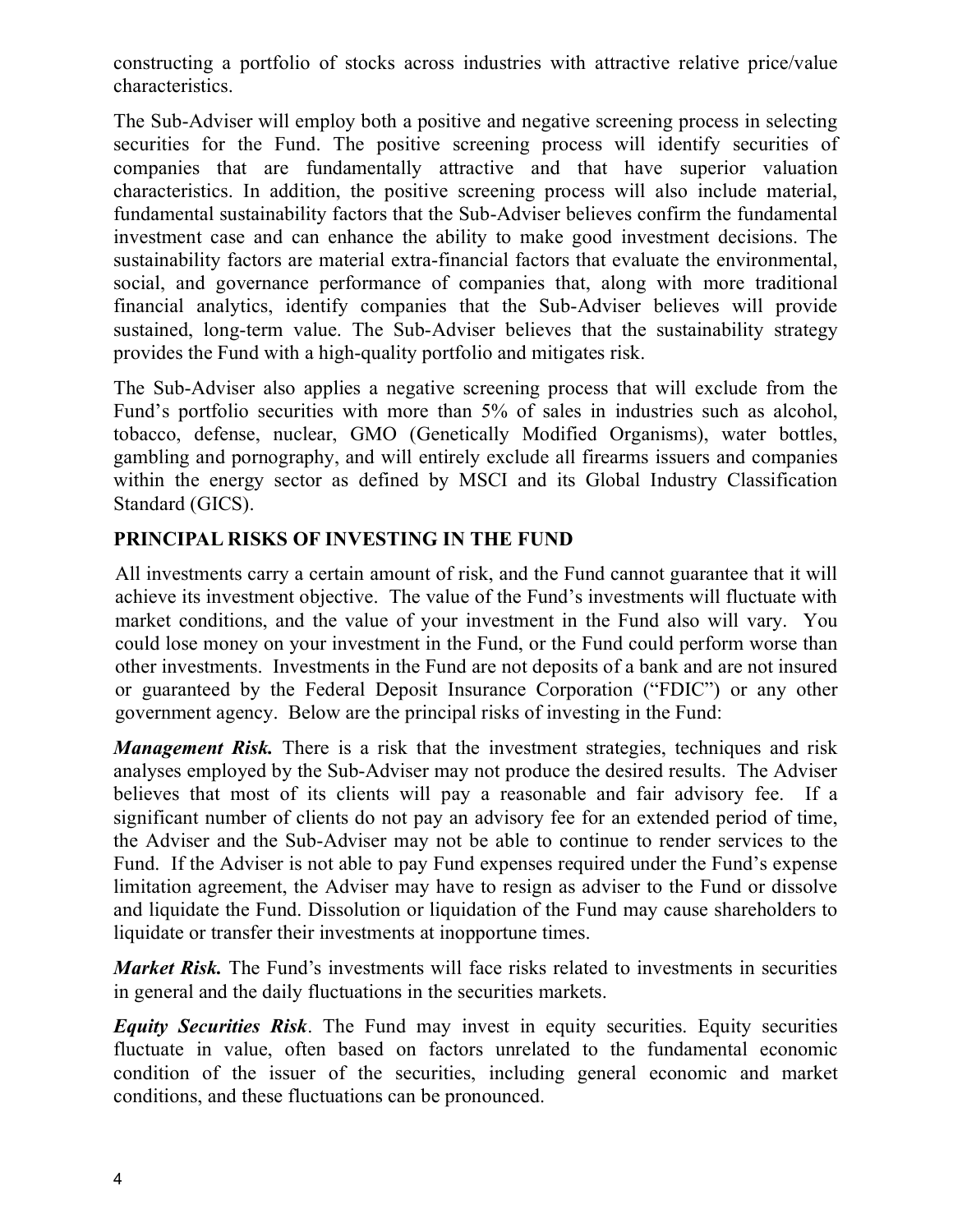*Focused Investment Risk.* There is a risk that investing in a select group of securities or securities in a particular sector could subject the Fund to greater risk of loss and could be considerably more volatile than the Fund's primary benchmark or other mutual funds that are diversified across a greater number of securities or sectors.

**Derivatives Risk.** The value of "derivatives"—so called because their value "derives" from the value of an underlying asset, reference rate, or index—may rise or fall more rapidly than other investments. It is possible for the Fund to lose more than the amount it invested in the derivative. The risks of investing in derivative instruments also include market risk, management risk and counterparty risk (which is the risk that counterparty to a derivative contract is unable or unwilling to meet its financial obligations). In addition, non-exchange traded derivatives may be subject to liquidity risk, credit risk, and mispricing or valuation complexity. These derivatives risks are different from, and may be greater than, the risks associated with investing directly in securities and other instruments.

*Convertible Securities Risk.* The Fund may invest in convertible securities. Convertible securities include debt obligations and preferred stock of the company issuing the security, which may be exchanged for a pre-determined price (the conversion price) into the common stock of the issuer. The market values of convertible securities and other debt securities tend to fall when prevailing interest rates rise. The values of convertible securities also tend to change whenever the market value of the underlying common or preferred stock fluctuates.

*Limited Capitalization Risk.* There is a risk that securities of small capitalization companies tend to be more volatile and less liquid than securities of larger capitalization companies. This can have a disproportionate effect on the market price of smaller capitalization companies and affect the Fund's ability to purchase or sell those securities. In general, smaller capitalization companies are more vulnerable than larger companies to adverse business or economic developments and they may have more limited resources.

*Portfolio Turnover Risk.* The Fund may buy and sell portfolio securities actively. If it does, its portfolio turnover rate and transaction costs will rise, which may lower the Fund's performance and may increase the likelihood of capital gains distributions.

*Foreign Investing Risk.* The Fund may invest in securities of non-U.S. issuers. Investments in non-U.S. issuers may be riskier than investments in U.S. issuers because of factors such as unstable international political and economic conditions, currency fluctuations, foreign controls on investment, withholding taxes, a lack of adequate company information, a lack of government regulation, and legal systems or market practices that permit inequitable treatment of minority and/or non-domestic investors.

*Futures Risk.* Use of futures contracts may cause the value of the Fund's shares to be more volatile. Futures contracts expose the Fund to leverage and tracking risks because a small investment in futures contracts may produce large losses and futures contracts may not accurately track the underlying securities.

*Leverage Risk Associated with Financial Instruments Risk.* The use of financial instruments to increase potential returns, including derivatives used for investment (nonhedging) purposes, may cause the Fund to be more volatile than if it had not been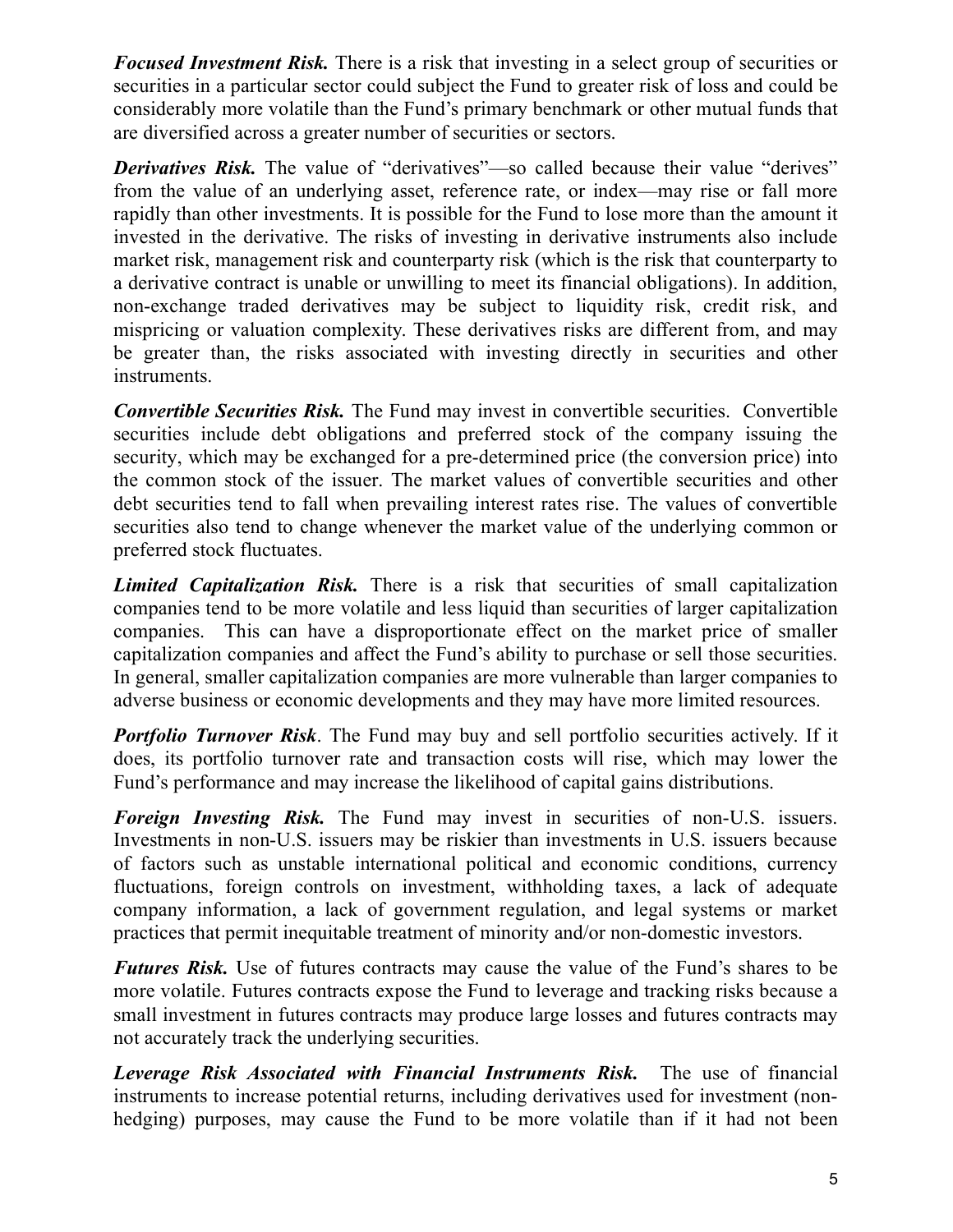leveraged. The use of leverage may also accelerate the velocity of losses and can result in losses to the Fund that exceed the amount originally invested.

*Investment Company Risk.* Investments by the Fund in other investment companies, including ETFs, will expose investors to the risk that the underlying fund manager may change objectives which may or may not parallel the investment direction of the Fund. The Adviser and Sub-Adviser have no control over the managers or investments of underlying funds. In addition, the price movement of an ETF may not correlate to the underlying index and may result in a loss. Closed-end funds may trade infrequently, with small volume, and at a discount to net asset value ("NAV"), which may affect the Fund's ability to sell shares of the fund at a reasonable price. Further, investments in other investment companies subject the investor to fees and expenses charged by such other investment companies, including ETFs. Finally, the Investment Company Act of 1940, as amended, imposes certain limitations on a fund's investments in other investment companies. These limitations may limit the amount the Fund may invest in certain investment companies.

*Temporary Defensive Positions Risk.* From time to time, the Fund may take temporary defensive positions that are inconsistent with the Fund's principal investment strategies, in attempting to respond to adverse market, economic, political, or other conditions. For example, the Fund may hold all or a portion of its assets in money market instruments (high quality income securities with maturities of less than one year), securities of money market funds or U.S. Government repurchase agreements. The Fund may also invest in such investments at any time to maintain liquidity or pending selection of investments in accordance with its policies. As a result, the Fund may not achieve its investment objective.

*Cybersecurity Risk***.** As part of their business, the Adviser, the Sub-Adviser, and thirdparty service providers process, store, and transmit large amounts of electronic information, including information relating to the transactions of the Fund. The Adviser, Sub-Adviser, third-party services providers, and the Fund are therefore susceptible to cybersecurity risk. Cybersecurity failures or breaches of the Adviser, Sub-Adviser, thirdparty service providers, or the Fund have the ability to cause disruptions and impact business operations, potentially resulting in financial losses, the inability of Fund shareholders to transact business, violations of applicable privacy and other laws, regulatory fines, penalties, and/or reputational damage. The Fund and its shareholders could be negatively impacted as a result.

## **PERFORMANCE INFORMATION**

The following bar chart shows how the Fund's investment results have varied from year to year and the following table shows how the fund's average annual total returns compared to that of a broad measure of market performance since the Fund's inception. This information provides some indication of the risks of investing in the Fund. All figures assume distributions were reinvested. Keep in mind that future performance may differ from past performance. Also, shareholder reports containing financial and investment return information will be provided to shareholders semi-annually. Updated performance information is available at no cost by calling (800) 683-8529 (toll free) or by visiting www.aspiration.com.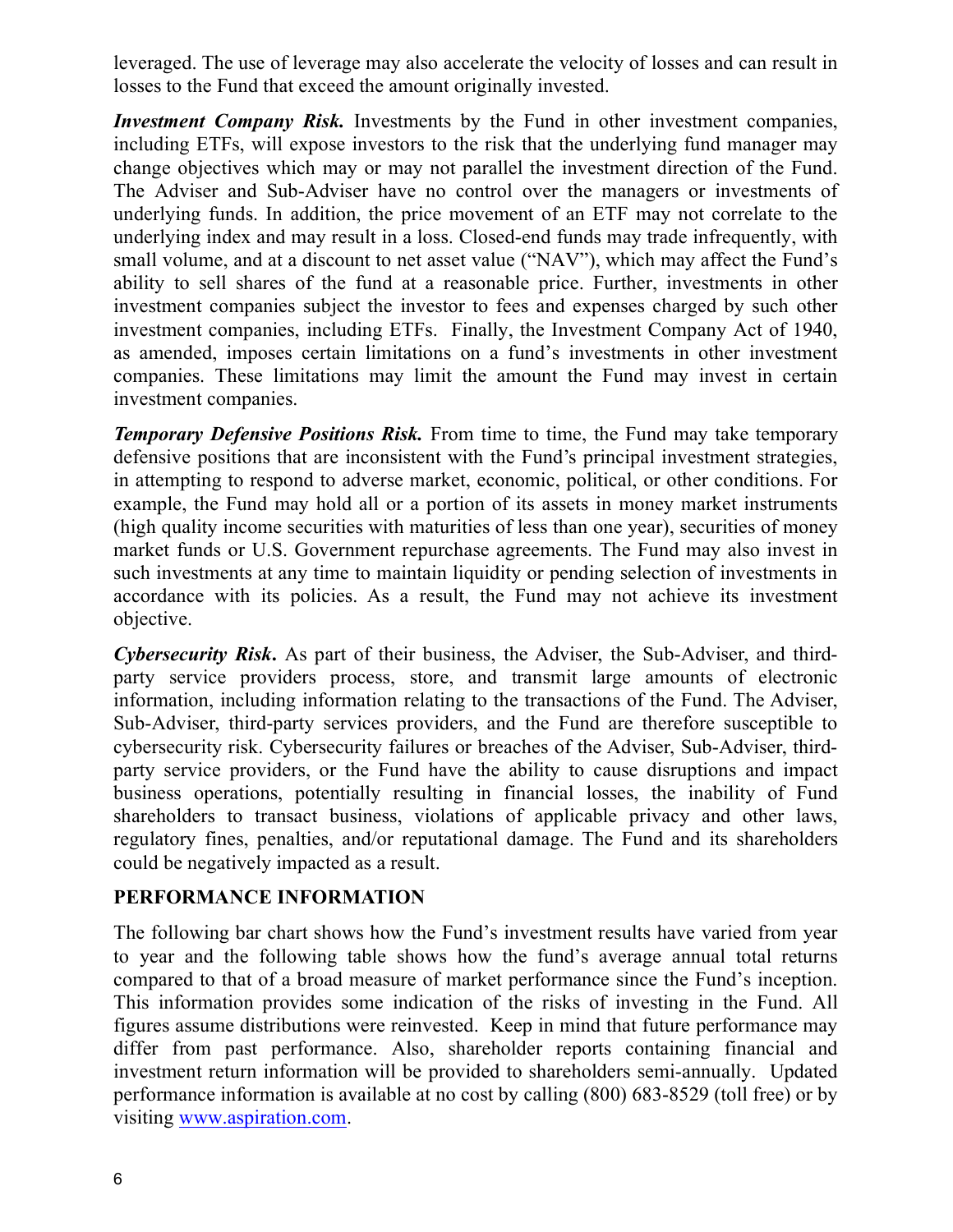

**Calendar Year Returns**  *(with 2.00% assumed management fee reduction)* **15.10% 20.50% -10.42% 35.30%** -40.00% -30.00% -20.00% -10.00% 0.00% 10.00% 20.00% 30.00% 40.00% 2016 2017 2018 2019

| Highest and Lowest Quarterly Returns with 0% Management Fee |            |                                    |
|-------------------------------------------------------------|------------|------------------------------------|
| Highest return for a quarter                                | $17.13\%$  | Quarter ended<br>March 31, 2019    |
| Lowest return for a quarter                                 | $-16.01\%$ | Quarter ended<br>December 31, 2018 |

| <b>Highest and Lowest Quarterly Returns with 2% Management Fee</b> |            |                                    |
|--------------------------------------------------------------------|------------|------------------------------------|
| Highest return for a quarter                                       | $15.13\%$  | Quarter ended<br>March 31, 2019    |
| Lowest return for a quarter                                        | $-18.01\%$ | Quarter ended<br>December 31, 2018 |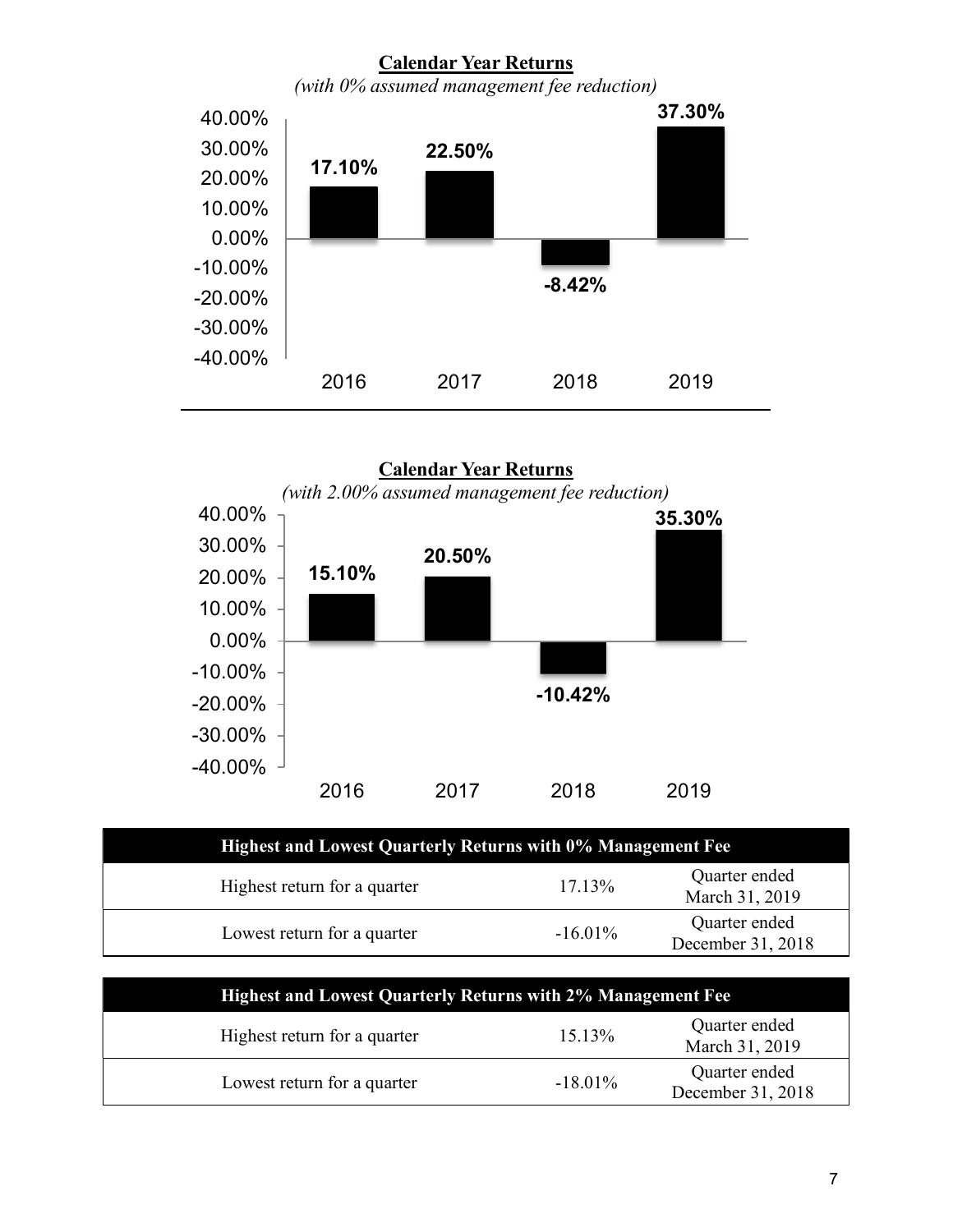| <b>Average Annual Total Returns</b>                                                             | Past   | <b>Since</b> |
|-------------------------------------------------------------------------------------------------|--------|--------------|
| <b>Periods Ended December 31, 2019</b>                                                          | 1 Year | Inception*   |
| Aspiration Redwood Fund -<br>Without maximum contribution reduction (0.00% management fee)      |        |              |
| Returns Before taxes                                                                            | 37.30% | 14.20%       |
| Returns after taxes on distributions                                                            | 32.46% | 11.19%       |
| Returns after taxes on distributions and sale of shares                                         | 21.30% | 10.07%       |
| Aspiration Redwood Fund -<br>With maximum assumed contribution reduction (2.00% management fee) |        |              |
| Returns Before taxes                                                                            | 35.30% | 12.13%       |
| Returns after taxes on distributions                                                            | 30.46% | 9.68%        |
| Returns after taxes on distributions and sale of shares                                         | 19.30% | 7.42%        |
| S&P 500 Total Return Index<br>(reflects no deductions for fees and expenses)                    | 31.49% | 13.92%       |

*\* The Fund commenced operations on November 16, 2015.* 

After-tax returns are calculated using the historical highest individual federal marginal income tax rates and do not reflect the impact of state and local taxes. Actual after-tax returns depend on an investor's tax situation and may differ from those shown and are not applicable to investors who hold Fund shares through tax-deferred arrangements such as a 401(k) plan or an individual retirement account (IRA). In some cases, the return after taxes on distributions and sale of shares may exceed the Fund's other returns due to an assumed benefit from any losses on a sale of shares at the end of the measurement period.

## **MANAGEMENT OF THE FUND'S PORTFOLIO**

*Investment Adviser.* Aspiration Fund Adviser, LLC

*Sub-Adviser.* UBS Asset Management (Americas) Inc.

#### *Sub-Adviser Portfolio Manager(s)*

Thomas J. Digenan Portfolio Manager Since 11/2015

## **MANAGER OF MANAGERS**

The Fund obtained regulatory authority to hire one or more additional sub-advisers to manage portions of the Fund's portfolio without obtaining the approval of Fund shareholders. The Fund will notify all shareholders before making any changes to its sub-advisers.

#### **BUYING AND SELLING OF FUND SHARES**

| Minimum Initial Investment:    | \$10      |
|--------------------------------|-----------|
| Minimum Additional Investment: | <b>S1</b> |